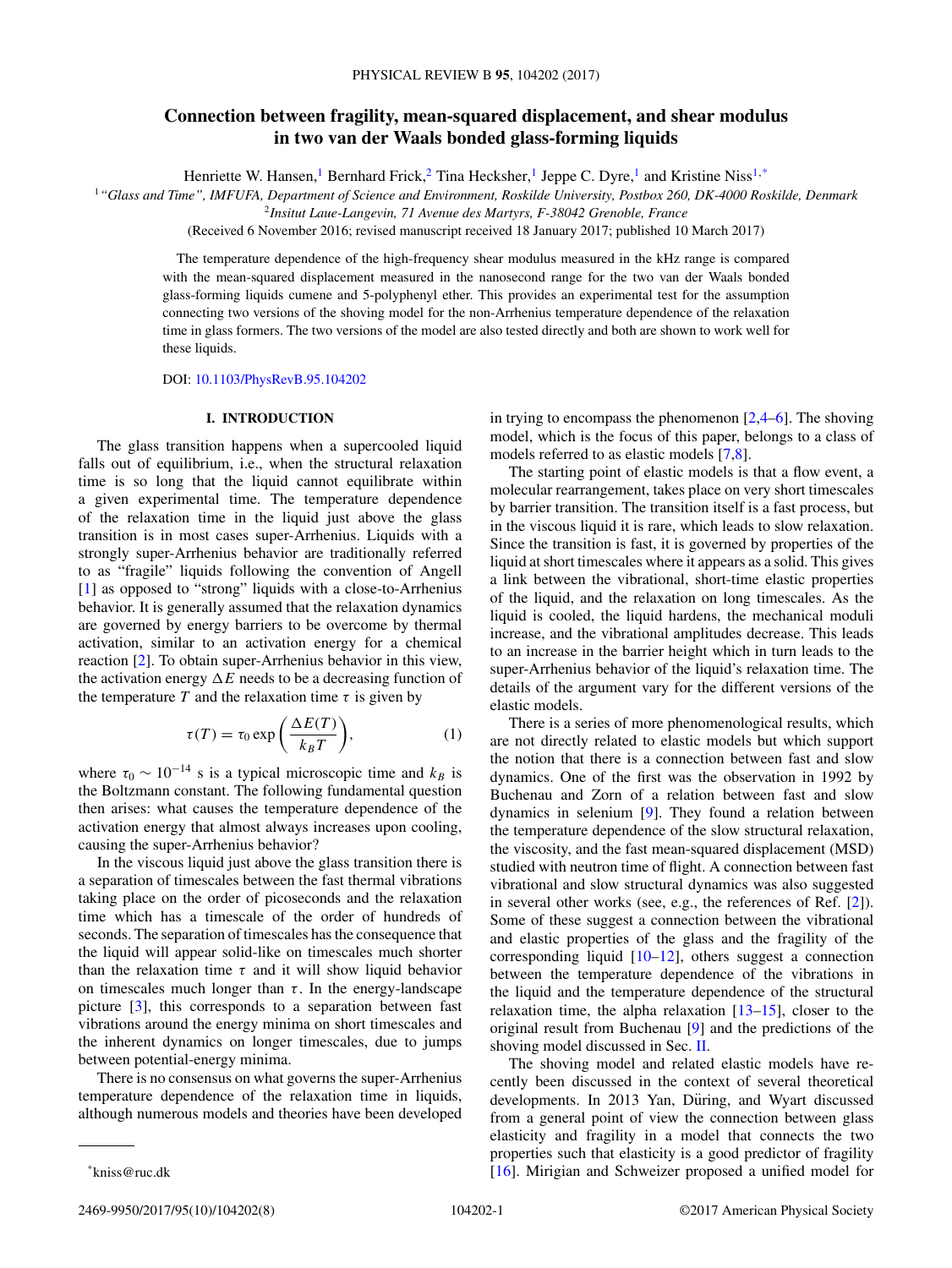<span id="page-1-0"></span>the viscosity of simple liquids going from the less-viscous regime of "ordinary" liquids to the highly viscous supercooled regime, in which the deviation from Arrhenius temperature dependence in the high-viscosity regime is dominated by the elastic "shoving" work done on the surroundings to locally lower the density [\[17\]](#page-6-0). In 2015 Schirmacher, Ruocco, and Mazzone proposed a unified theory for the viscosity, the low-temperature alpha relaxation, and the high-frequency vibrational anomalies. The basic idea was to regard the system as a spatial mixture of different Maxwell viscoelastic elements characterized by a distribution of activation energies, each proportional to the local high-frequency shear modulus [\[18\]](#page-6-0). Also in 2015 Betancourt, Hanakata, Starr, and Douglas connected the short-time vibrational MSD to free volume and cooperativity, arguing that several apparently different models for the viscous slowing down are, in fact, different aspects of the same mechanism [\[19\]](#page-6-0). The shoving model and related elastic models have also been used recently for interpreting experimental findings; e.g., in Refs. [\[20–29\]](#page-6-0).

The shoving model exists in two different formulations, one which connects the relaxation time to the high-frequency shear modulus  $G_{\infty}$  and one which relates the relaxation time to short-time MSD. The two versions of the model are equivalent under a few simple approximations [\[8\]](#page-6-0). One of these assumptions is somewhat implicit; namely, that the two properties are measured at the same timescale—or that they are measured in a range where there is no timescale dependence of the properties. However, as the alpha relaxation time becomes longer, i.e., beyond the millisecond range, many liquids exhibit one or more beta relaxation processes at shorter timescales than the alpha relaxation time. The beta relaxation can have a quite large amplitude in the shear modulus [\[30\]](#page-6-0) and the elastic properties and the temperature dependencies of these will therefore be different when probed at different timescales. Many of the tests of the  $G_{\infty}$  version of the shoving model are made based on measurements made on the kHz range, whereas the MSD version has been tested primarily based on neutron-scattering data performed on the pico- or nanosecond timescale.

The issue of which timescale to use in elastic models has been discussed previously [\[31,32\]](#page-6-0). Since the thermal motion that gives rise to the transition is dominated by phonons, it is argued that the relevant timescale should be the picosecond timescale. However, for some liquids elastic models appear to work better when tested at longer timescales where the properties are more temperature dependent than at the phonon times [\[31,32\]](#page-6-0). In other words, the temperature dependence of the vibration on the phonon timescale is not always large enough to account for the super-Arrhenius temperature dependence of the relaxation time. Based on these types of observations, Buchenau [\[32\]](#page-6-0) argues that the elastic models need to be combined with an Adam–Gibbs model, and that both the hardening of the liquid and the decrease of entropy are to be included to properly explain the temperature dependence of the relaxation time. However, there is also a paper where the  $G_{\infty}$  version of the model is supported by  $G_{\infty}$  data determined from a range of techniques using different timescales in order to correctly establish the plateau value [\[33\]](#page-6-0). In a recent review on experimental tests [\[34\]](#page-7-0) of both versions of the shoving model, it was found that the shoving model works in many

cases, but in other cases not, yet there is no apparent system in when it works and when it does not work.

In this paper we experimentally test the equivalence of the two different versions of the shoving model by comparing the temperature dependence of the high-frequency shear modulus to that of the short-time MSD. Moreover, we directly compare the performance of the two versions of the shoving model. To the best of our knowledge this is the first example of an experimental investigation of the assumptions made in Ref. [\[8\]](#page-6-0) in order to arrive at the equivalence between the two versions of the model. As described above the assumptions imply a connection between dynamics on widely different timescales and it is unlikely that it will work for liquids with one or more beta relaxations. Our aim is to establish whether the assumptions can lead to a coherent picture that is consistent with experimental data in the simple case where there are no additional relaxations. Therefore, we study two liquids showing as simple behavior as possible; cumene (isopropyl benzene) and 5PPE (5-polyphenyl ether). Both liquids have been found to obey density scaling, which means that the relaxation time is a unique function of  $\rho^{\gamma}/T$ , where  $\rho$  is density, *T* is temperature, and  $\gamma$  is a material constant [\[35–38\]](#page-7-0). Moreover, their alpha relaxation obeys time-temperature superposition (TTS), which means that the spectral shape is independent of temperature [\[39\]](#page-7-0). Shear mechanical and dielectric spectroscopy measured on cumene (Fig. [1](#page-2-0) of this paper and Ref. [\[37\]](#page-7-0)) show a low amplitude beta relaxation (in the range of percent of the alpha relaxation) whereas 5PPE only exhibits a weak wing [\[39\]](#page-7-0). The absence of a prominent beta relaxation should ensure that the elastic shear modulus does not change appreciably in the timescale from milliseconds to seconds.

The paper is structured as follows: Section II introduces the two versions of the shoving model tested in this paper and the underlying assumptions. In Sec. [III](#page-2-0) we present new data on cumene. In Sec. [IV,](#page-3-0) we test the models and also present our interpretation of the data, before discussing our findings in Sec. [V.](#page-5-0)

#### **II. THE SHOVING MODEL—TWO VERSIONS**

In the original  $G_{\infty}$  version of the shoving model [\[2,7](#page-6-0)[,34,40\]](#page-7-0), a local expansion is assumed to take place in order for a flow event to happen. The activation energy is identified as the work done *shoving* aside the surrounding liquid during this local expansion, and the activation energy is associated with the elastic energy located in the surroundings of the flow event. According to the shoving model, the surrounding liquid will behave like a solid during the expansion because the flow event itself is fast. Assuming the local region that expands is spherical, the relevant elastic constant of the surroundings is the elastic shear modulus  $G_{\infty}$  [\[7\]](#page-6-0). Moreover, it can be shown that the main contribution to elastic energy is shear elastic energy and that the bulk elastic energy only plays a minor role far from an arbitrary point defect in an isotropic solid, no matter how large the bulk modulus is compared with the shear modulus [\[41\]](#page-7-0).

The temperature dependence of the relaxation time according to the shoving model is given by

$$
\tau(T) = \tau_0 \exp\left(\frac{V_c G_{\infty}(T)}{k_B T}\right),\tag{2}
$$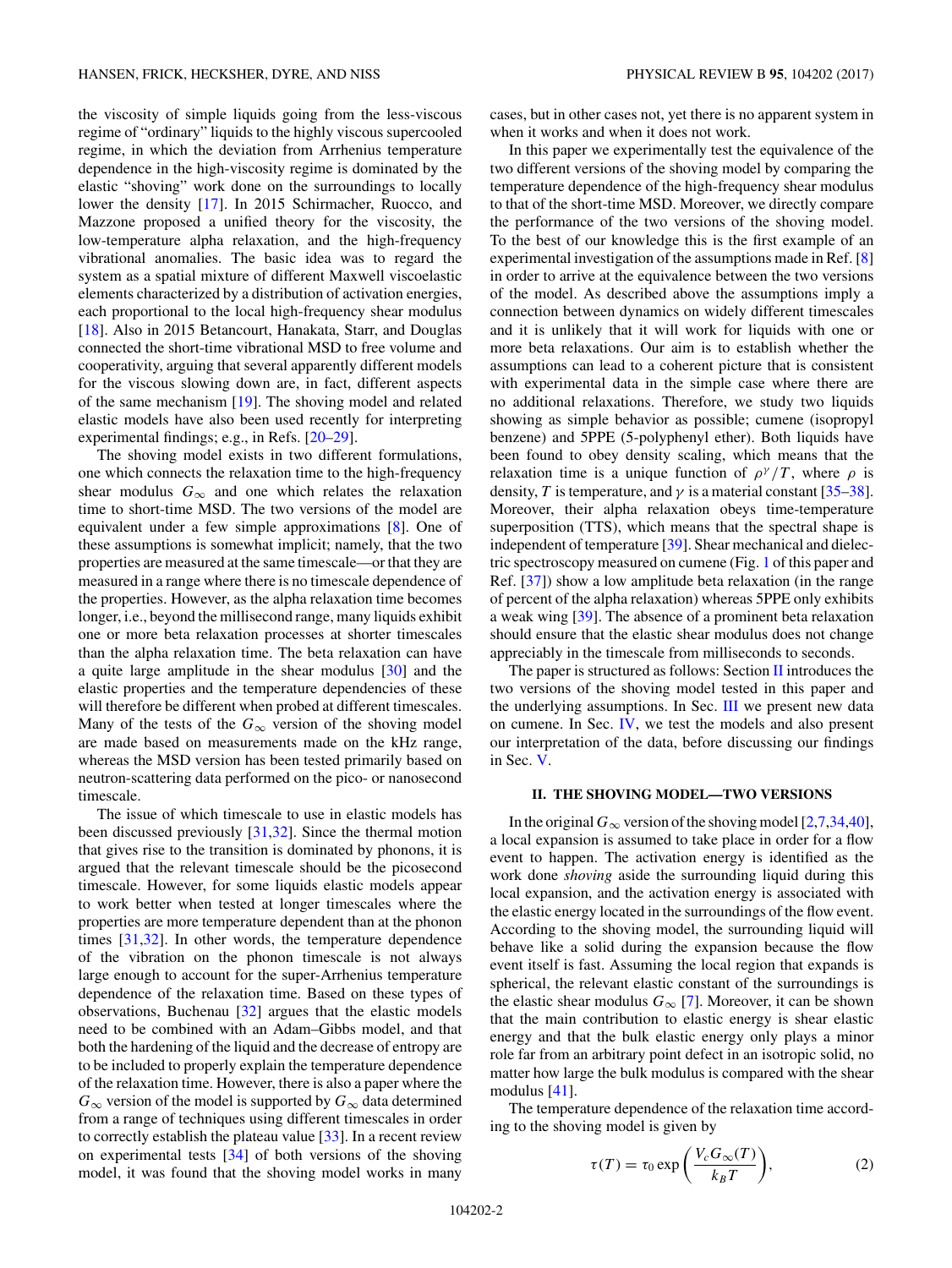<span id="page-2-0"></span>

FIG. 1. (top) The MSD of cumene as a function of temperature from IN16B  $\left(\bullet\right)$  and old data from IN10 ( $\square$ ). The shaded area marks the temperature interval where the shear modulus was measured. (inset) Zoom; the lines are guides to the eye to show the change in dynamics around  $T_g$  and  $T_d \approx 150$  K. (bottom) Loss peak of the shear modulus of cumene measured in the temperature interval 130–140 K. The inset shows the extrapolation of the loss-peak moduli according to Eq. [\(8\)](#page-3-0) into the higher-temperature liquid range that was used for neutron scattering.

where  $V_c$  is a characteristic molecular volume which is assumed to be constant.

In the MSD version of the shoving model [\[8\]](#page-6-0), the activation energy is related to the MSD associated with molecular vibrations taking place on timescales where the glass-forming liquid acts like a solid. The idea is that larger vibrations are connected to a softer potential, which leads to a smaller energy barrier. The MSD version of the shoving model is given by

$$
\tau(T) = \tau_0 \exp\left(\frac{a^2}{\langle u^2 \rangle(T)}\right),\tag{3}
$$

where  $\langle u^2 \rangle(T)$  is the vibrational MSD, and *a* is a characteristic molecular length assumed to be constant.

The approximate equivalence between the two versions of the shoving model is derived by modeling the vibrations harmonically and averaging over the two types of phonons, yielding [\[8\]](#page-6-0)

$$
\langle u^2 \rangle(T) \propto T \bigg( \frac{2}{G_{\infty}(T)} + \frac{1}{M_{\infty}(T)} \bigg), \tag{4}
$$

where  $G_{\infty}$  and  $M_{\infty}$  are the transverse and longitudinal moduli, respectively. It can be shown that the temperature dependence of the shear modulus dominates the total temperature dependence of the expression [\[8\]](#page-6-0), leading to

$$
\langle u^2 \rangle(T) \propto \frac{T}{G_{\infty}(T)}.\tag{5}
$$

Combining Eq.  $(5)$  with Eq.  $(3)$  gives the equivalence of the two versions of the shoving model and one ends up with three proportional terms:

$$
\frac{\Delta E(T)}{k_B T} \propto \frac{V_c G_{\infty}(T)}{k_B T} \propto \frac{a^2}{\langle u^2 \rangle(T)}.
$$
 (6)

# **III. EXPERIMENTS AND DATA**

We present new MSD and inelastic fixed window scans [\[42\]](#page-7-0) measured with neutron backscattering as well as new data on the shear modulus measured by broadband shearmechanical spectroscopy on the liquid cumene (isopropyl benzene). Cumene has been studied for many years with other techniques; for example in Refs. [\[31](#page-6-0)[,43–46\]](#page-7-0). Cumene is a small molecule with  $T_g = 127$  K, fragility  $m \approx 70$  and only a small beta relaxation.

In Sec. [IV C](#page-4-0) we also test the elastic models for another van der Waals bonding liquid, 5PPE (5-polyphenyl ether) which is a large molecule with  $T_g = 243$  K but with a behavior and fragility ( $m \approx 80$ ) similar to that of cumene [\[36,47\]](#page-7-0). For 5PPE we present new MSD data and compare with earlier published shear mechanical data.

Cumene was purchased from Sigma Aldrich, and 5PPE was purchased from Santolubes. Both were used as acquired.

#### **A. Mean-squared displacement**

The MSD is measured by elastic incoherent neutron scattering. Elastic temperature scans at the backscattering instrument IN16B were performed for this study at the Institut Laue–Langevin (ILL).

Neutron backscattering can be used to study fast dynamics of atoms by measuring the incoherent intermediate scattering function  $I(Q,t)$ . The incoherent intermediate scattering function is the space Fourier transform of the density selfcorrelation function, which gives the probability that an atom at some time *t* is at a given position at a new time  $t + t'$ .

The elastic scans were performed with an energy resolution of  $\Delta E \approx 0.8$  *μeV*, accessing a timescale of the dynamics of around 5 ns. The energy resolution of the instrument corresponds to studying the dynamics at a specific time *t*. In elastic scans,  $I(Q,t)$  is essentially time independent and only dependent on the scattering vector *Q* and the temperature, *T* . We therefore introduce the incoherent intermediate scattering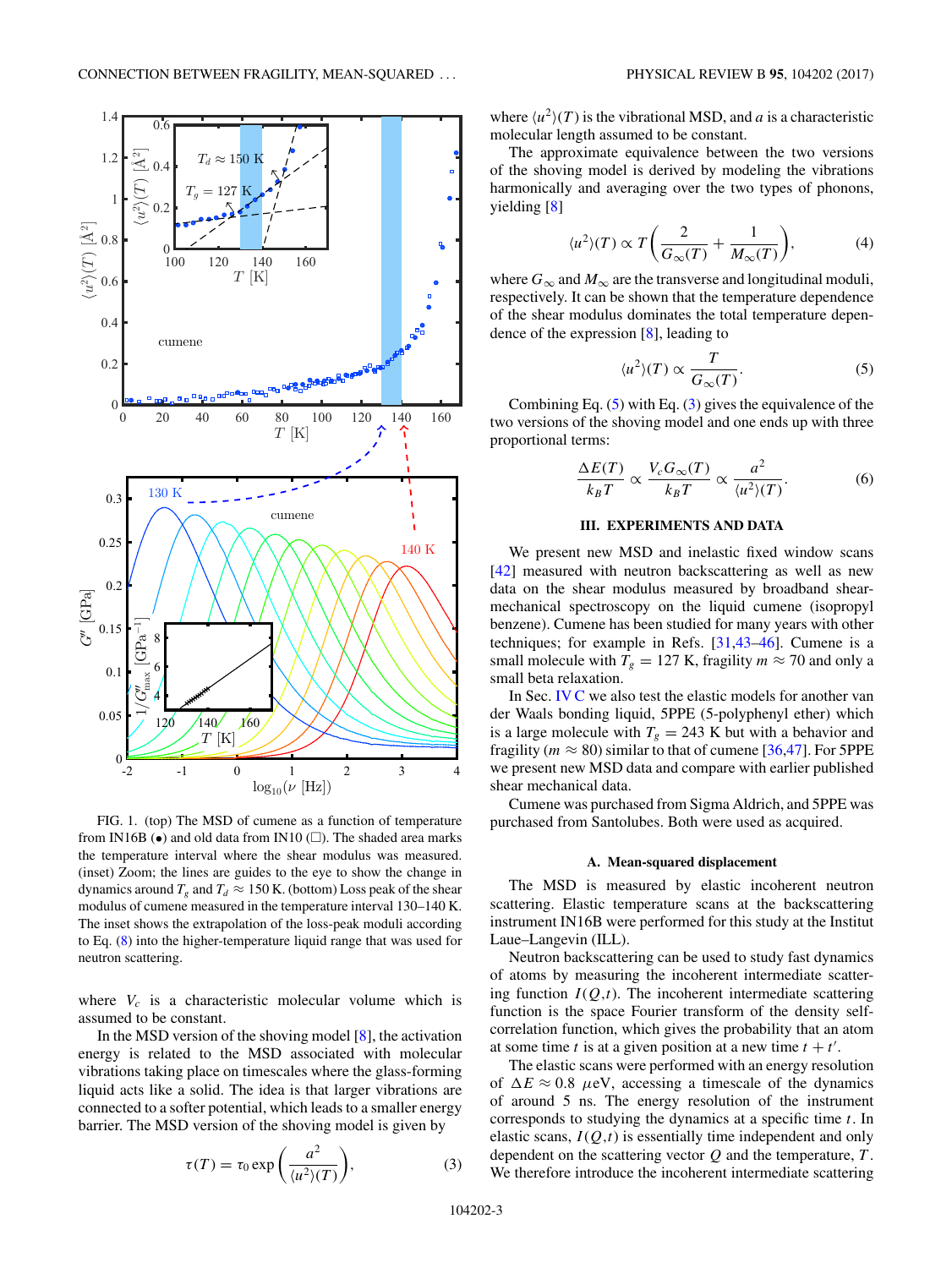<span id="page-3-0"></span>function notation  $I(Q,T)$  used in incoherent elastic neutron scattering.

The MSD is obtained from the data by using the Gaussian approximation [\[48\]](#page-7-0)

$$
I(Q,T) = \exp\left(\frac{-Q^2 \langle u^2 \rangle(T)}{3}\right),\tag{7}
$$

which is valid if the distributions of displacements is Gaussian, for example in the case for harmonic vibrations.

The MSD is calculated from the logarithm of the elastic intensity for each temperature as a function of  $Q^2$  according to Eq. (7). The data for each temperature is normalized to the data at the lowest temperature,  $T = 5$  K, thus removing any zero-point motion. The MSD of cumene as a function of temperature is shown in Fig. [1.](#page-2-0) Around the glass transition  $(\tau_{\alpha} = 100 \text{ s})$  for cumene at  $T_g = 127 \text{ K}$  there is a change in slope of the MSD as a function of temperature. We see a collapse of previous data measured on IN10 at ILL [\[31\]](#page-6-0) with the new data with better statistics from IN16B.

#### **B. Shear modulus**

The shear modulus was measured as a function of frequency by using a piezo-ceramic transducer [\[49\]](#page-7-0) in the frequency interval  $10^{-2}$ – $10^{4}$  Hz. The loss peak of the shear modulus for cumene is shown in Fig. [1](#page-2-0) in the temperature interval 130–140 K probed in steps of 1 K. This temperature range corresponds to the shaded area in the MSD plot (Fig. [1\)](#page-2-0). Note that, within a temperature range of 10 K, the alpha relaxation time changes roughly by five orders of magnitude.

The inverse of the frequency of the shear loss peak maximum *v*<sub>max</sub> gives a measure of the alpha relaxation time,  $\tau_{\alpha}$  $1/(2\pi v_{\text{max}})$ . For studying the shoving model, we also need the elastic shear modulus [Eqs. [\(6\)](#page-2-0) and [\(2\)](#page-1-0)]. To establish whether a plateau in the real part of the shear modulus is actually reached is not easy [\[50\]](#page-7-0), especially for higher temperatures within the frequency range of this setup. However, if a liquid obeys TTS, i.e., the spectral shape does not change with time and temperature, given the Kramers–Kronig relations between the real and imaginary part of the shear modulus, the plateau of the elastic shear modulus is proportional to the maximum loss,  $G_{\infty}(T) \propto G''_{\text{max}}(T)$ , i.e., they have the same temperature dependence [\[34\]](#page-7-0).

Cumene obeys TTS with only a small beta relaxation. Since the maximum of the loss peak is more readily accessible than the elastic (plateau) shear modulus, we will use the maximum of the loss in studying the elastic models throughout this paper.

The inset in Fig. [1](#page-2-0) shows the extrapolation in temperature of the maximum shear loss for the entire liquid temperature range used in neutron scattering. The relation from Barlow *et al.* [\[51,52\]](#page-7-0) is used to extrapolate to higher temperatures:

$$
\frac{1}{G_{\infty}} = \frac{1}{G_0} + C(T - T_0),
$$
 (8)

where *C* is a constant. We will substitute  $G''_{\text{max}}$  for  $G_{\infty}$ . The extrapolation is used for testing Eq. [\(5\)](#page-2-0) in the temperature range of the MSD in the liquid, i.e., above  $T_g$ .

#### **IV. TESTING THE MODELS**

#### **A.** Mean-squared displacement and  $G_{\infty}$ : Cumene

To test Eq. [\(5\)](#page-2-0), the MSD of cumene is plotted against the shear modulus scaled with temperature in Fig. 2. The black data points are in the interval where the shear data was actually measured, the rest is from extrapolation in temperature according to Eq. (8).

The straight line is a one-parameter fit, in which only the slope of the line is fit to the part of the data that clearly falls on a straight line. The line shows that the data follow the proportionality predicted by Eq. [\(5\)](#page-2-0). This equation is valid under the assumption that the elastic constants measured in the kHz range agree with the elastic constants governing the MSD measured at roughly five orders of magnitude shorter times. The proportionality applies up until  $1.2T_g$ . Our interpretation is that the alpha relaxation here enters the window of the neutron-scattering instrument, causing a larger temperature dependence of the MSD than of the shear modulus, and that the MSD grows faster than predicted from the decrease of the shear modulus.

We see when the signal changes from being just elastic to also having an inelastic contribution by use of the fixed window scan (FWS) technique [\[42\]](#page-7-0) available on IN16B at ILL. From this technique it is possible in, for example, a temperature scan to not only gain information about the change in elastic intensity, but also from the inelastic intensity by continuously changing the instrument settings. The change in elastic intensity (EFWS) and the inelastic intensity (IFWS) for three different settings,  $\Delta E = 2$ , 5, and 8  $\mu$ eV are shown in Fig. [3](#page-4-0) summed over *Q* and normalized to monitor.

The increase of the IFWS is a sign of the alpha relaxation entering the 2  $\mu$ eV window, i.e., that it takes place on the nanosecond timescale. This happens roughly at the temperature 150 K where the relation from Eq. [\(5\)](#page-2-0) breaks down (Fig. 2). This is also visible in the MSD (Fig. [1,](#page-2-0) inset of the top

cumene



FIG. 2. Testing Eq. [\(5\)](#page-2-0) for cumene in the liquid. The black data points mark temperatures at which the shear modulus was measured. Equation [\(5\)](#page-2-0) holds until the temperature  $1.2T_g$  where the alpha relaxation enters the neutron-scattering window.

2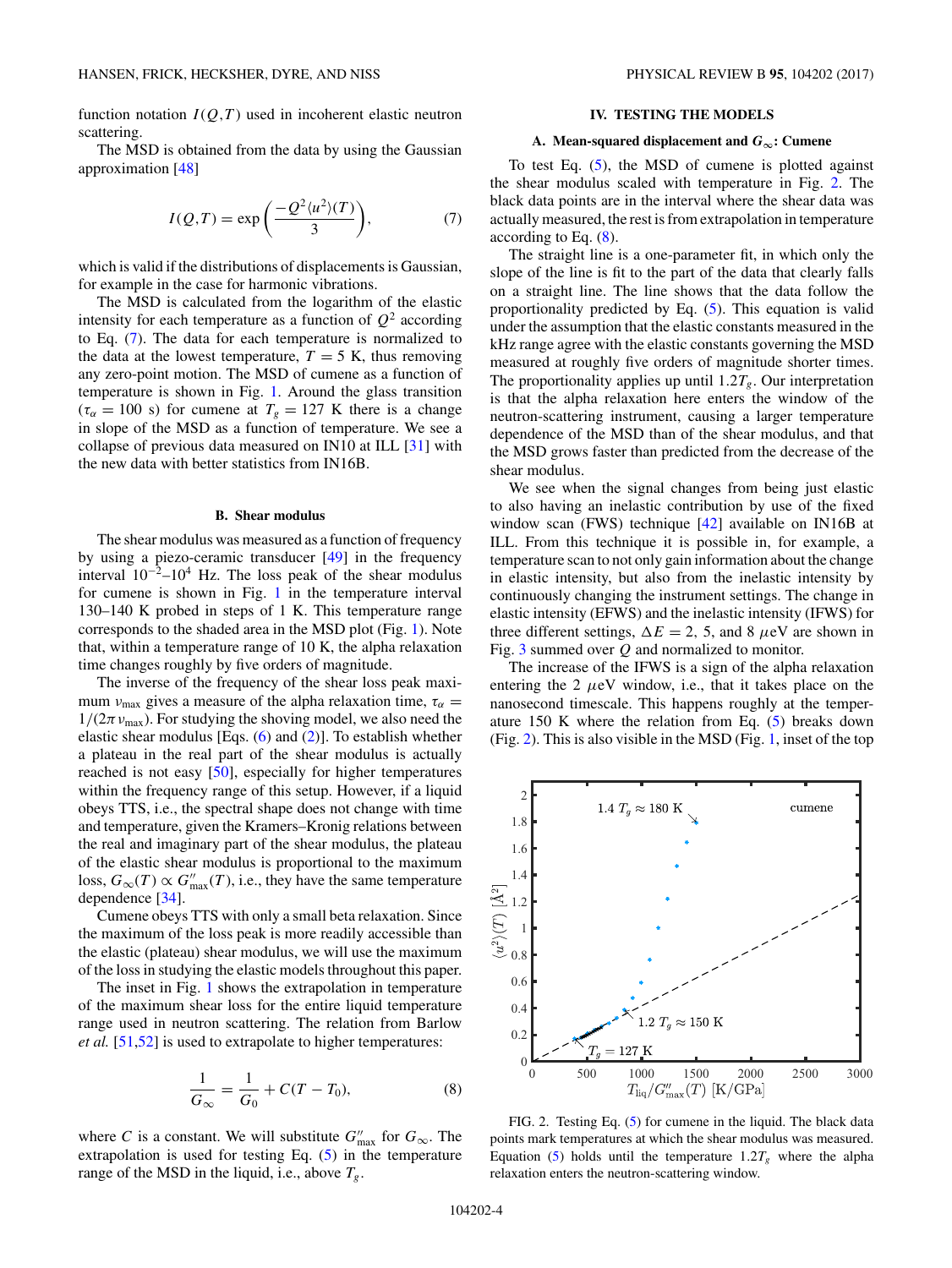<span id="page-4-0"></span>

FIG. 3. Fixed window scan on IN16B on cumene summed over *Q*. From the inelastic signal (IFWS: broken lines) we see the alpha relaxation entering the instrument window around 150 K signal (EFWS: full line). Please note the different scales between the EFWS and IFWS.

panel) where another change in slope in addition to the one at the glass transition can be seen at roughly 150 K. This change in slope signals a dynamic transition,  $T_d$ , where the relaxation time and the resolution time of an instrument intersect. This onset of dynamics was also reported in Ref. [\[53\]](#page-7-0).

## **B. Shoving model: Cumene**

Assuming that the characteristic volume  $V_c$  is constant in temperature, the shoving model predicts that the logarithm of the relaxation time is a linear function of  $G_{\infty}(T)/T$ . The prefactor *τ*<sup>0</sup> is given by a typical microscopic timescale. We set it to  $\tau_0 = 10^{-14}$  s and define the glass transition temperature from the shear mechanical alpha relaxation time by  $\tau_g = 100$  s. By doing this the linearity becomes [\[34\]](#page-7-0) (with all times in seconds)

$$
\log_{10} \tau(T) = (\log_{10} \tau_g - \log_{10} \tau_0) \frac{G_{\infty}(T)T_g}{G_{\infty}(T_g)T} + \log_{10} \tau_0
$$

$$
= 16 \frac{G_{\infty}(T)T_g}{G_{\infty}(T_g)T} - 14,
$$
(9)

which under the assumption  $G_{\infty}(T) \propto G''_{\text{max}}(T)$  introduced in the previous section yields

$$
\log_{10} \tau(T) = 16 \frac{G_{\text{max}}''(T)T_g}{G_{\text{max}}''(T_g)T} - 14. \tag{10}
$$

This gives rise to a "shoving plot"; a way of testing the shoving model without free parameters by comparison of normalized data to the shoving model prediction.

A similar equation can be written up for the MSD version of the shoving model:

$$
\log_{10} \tau(T) = 16 \frac{\langle u^2 \rangle_g}{\langle u^2 \rangle(T)} - 14. \tag{11}
$$



FIG. 4. The shoving plot with the prediction (black line), relaxation time against  $\frac{G_{\text{max}}''(T)T_g}{G_{\text{max}}''(T_g)T}$  ( $\triangle$ ), and  $\langle u^2 \rangle_g / \langle u^2 \rangle(T)$  ( $\times$ ). Relaxation time for cumene is plotted against temperature for the standard Angell plot  $(○)$ .

Since the shoving model relates the relaxation time to the short-time liquid properties, the model is only tested in the temperature range of the shear measurements, i.e., from 130–140 K where we have the alpha relaxation in the frequency window of the shear modulus.

In Fig. 4, the shoving plot with the black line as the prediction [Eq. (10)] is plotted along with the scaled shear modulus, the parameter  $\frac{G_{\text{max}}^{\prime}(T)T_g}{G_{\text{max}}^{\prime}(T_g)T}$  for cumene and along with the MSD scaled to the MSD at the glass transition temperature [Eq.  $(11)$ ]. The MSD data points were interpolated to find the MSD at the temperatures where the shear modulus was measured. The prediction that the short-time dynamics scales linearly with the logarithm of the relaxation time all the way from the glass transition ( $\tau = 100$  s) to microscopic timescales  $(\tau_0 = 10^{-14}$  s) agrees with the data. Thus the figure shows that both the MSD and the shear modulus version of the shoving model can account for the non-Arrhenius behavior in the temperature range studied.

#### **C.** Mean-squared displacement,  $G_{\infty}$ , and shoving model: 5PPE

We also tested the elastic models for the glass-forming liquid 5PPE (5-polyphenyl ether). 5PPE has fragility of  $m \approx 80$ , similar to that of cumene, and it has a similar behavior with only a weak wing [\[54\]](#page-7-0). The glass transition temperature of 5PPE from shear modulus is 243 K. 5PPE has been shown to obey TTS [\[55\]](#page-7-0) and is found to have very simple behavior in the sense defined by isomorph theory [\[36,47\]](#page-7-0).

The MSD shown in Fig. [5](#page-5-0) was measured at IN16 at ILL. The shear data are from Hecksher *et al.* (2013) [\[54\]](#page-7-0) and the shear loss peaks in the temperature interval  $T = 245-265$  K are also shown in Fig. [5.](#page-5-0) The temperature range of the shear data is marked in the MSD plot as the shaded area. The inset shows the extrapolation into the higher temperature region according to Eq.  $(8)$ .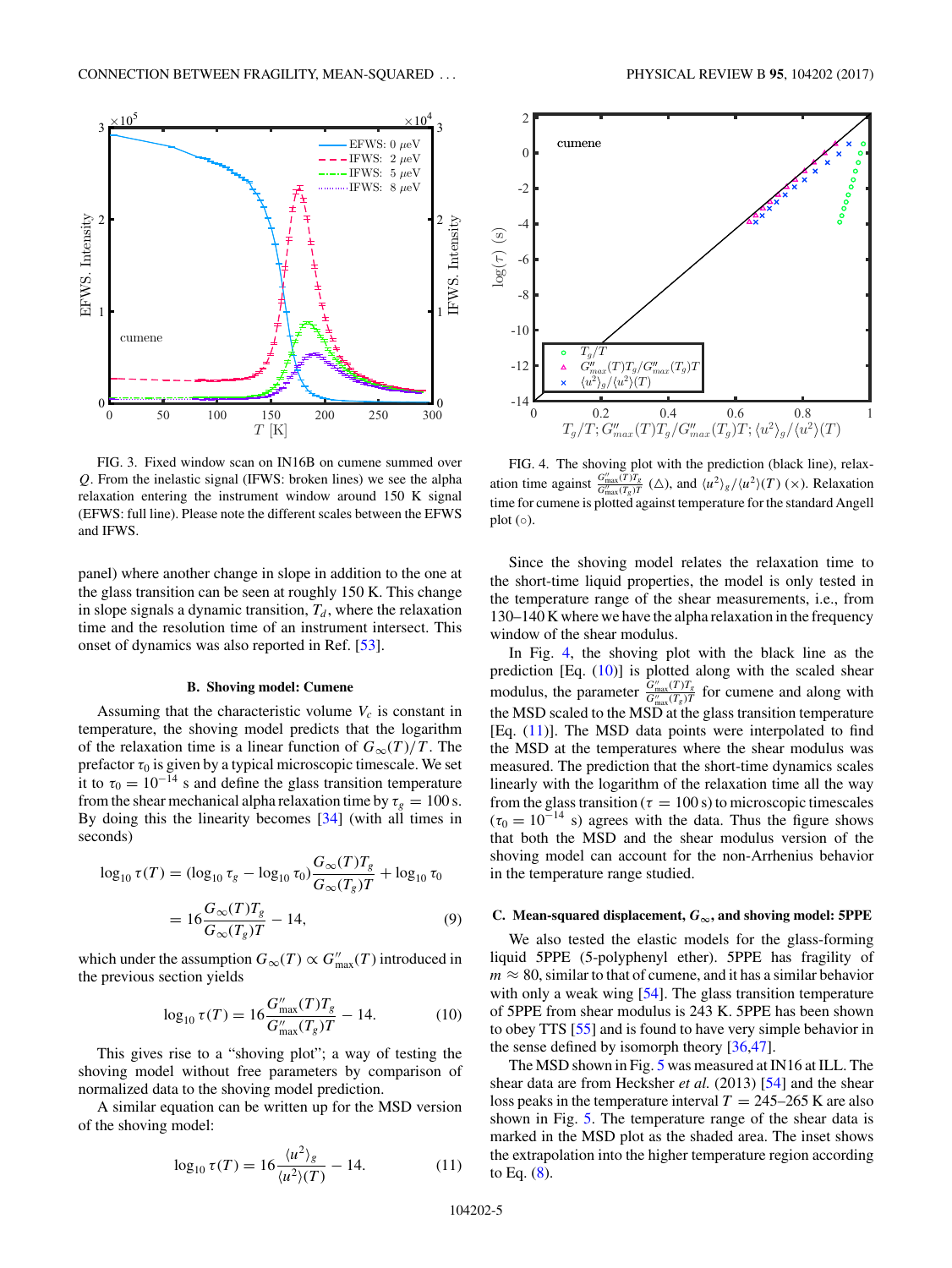$u^2\rangle(T)~[\rm \AA^2]$ 

0.4

0.6

0.8

1

<span id="page-5-0"></span>1.2





FIG. 5. (top) The MSD of 5PPE as function of temperature. The shaded area illustrates the temperature interval of the measured shear modulus. (inset) Zoom; the lines are guides to the eye to show the change in dynamics around  $T_g$  and  $T_d \approx 280$  K. (bottom) Loss peak of the shear modulus of 5PPE measured in the temperature interval 245–265 K. Inset shows the extrapolation of the loss peak moduli into the whole liquid temperature range that was used for neutron scattering.

The proportionality between MSD and  $T/G_{\infty}(T)$ , as well as the shoving plot, are shown in Fig. 6. The picture is the same as for cumene (Figs. [2](#page-3-0) and [4\)](#page-4-0): the elastic models work well. Regarding the proportionality between MSD and  $T/G_{\infty}(T)$ , we see the alpha relaxation entering the neutron-scattering window at  $1.15T_g$ , a slightly lower temperature than for cumene. This could be due to the higher fragility of 5PPE. The data follow the shoving prediction well. Clearly the scaled shear modulus and the MSD follow the general trend predicted by the shoving model, although not as nicely as for cumene.



FIG. 6. (top) Testing Eq. [\(5\)](#page-2-0) for 5PPE in the liquid. The black data points mark temperatures at which the shear modulus was measured. Equation [\(5\)](#page-2-0) holds until  $1.15T_g$  where the alpha relaxation enters the neutron-scattering window. (bottom) The shoving plot with the prediction (black line), relaxation time against  $\frac{G_{\text{max}}^m(T)T_g}{G_{\text{max}}^m(T_g)T}$  ( $\triangle$ ), and  $\langle u^2 \rangle_g / \langle u^2 \rangle (T)$  (x). Relaxation time for 5PPE is plotted against temperature for the standard Angell plot (◦).

#### **V. DISCUSSION AND CONCLUSION**

We have shown that the shoving model is confirmed in the case of the two liquids studied, and that there is good agreement between the two versions of the shoving model: one connecting the slow structural relaxation to the short-time elastic modulus and one connecting the slow structural relaxation to the short-time MSD. This correspondence holds even though the MSD and the shear modulus are measured at two very different timescales; the nanosecond and the millisecond, respectively.

For cumene, the relation between  $G''_{\text{max}}$  and the MSD shows proportionality up to the temperature where the alpha relaxation as seen by IFWS enters the neutron-scattering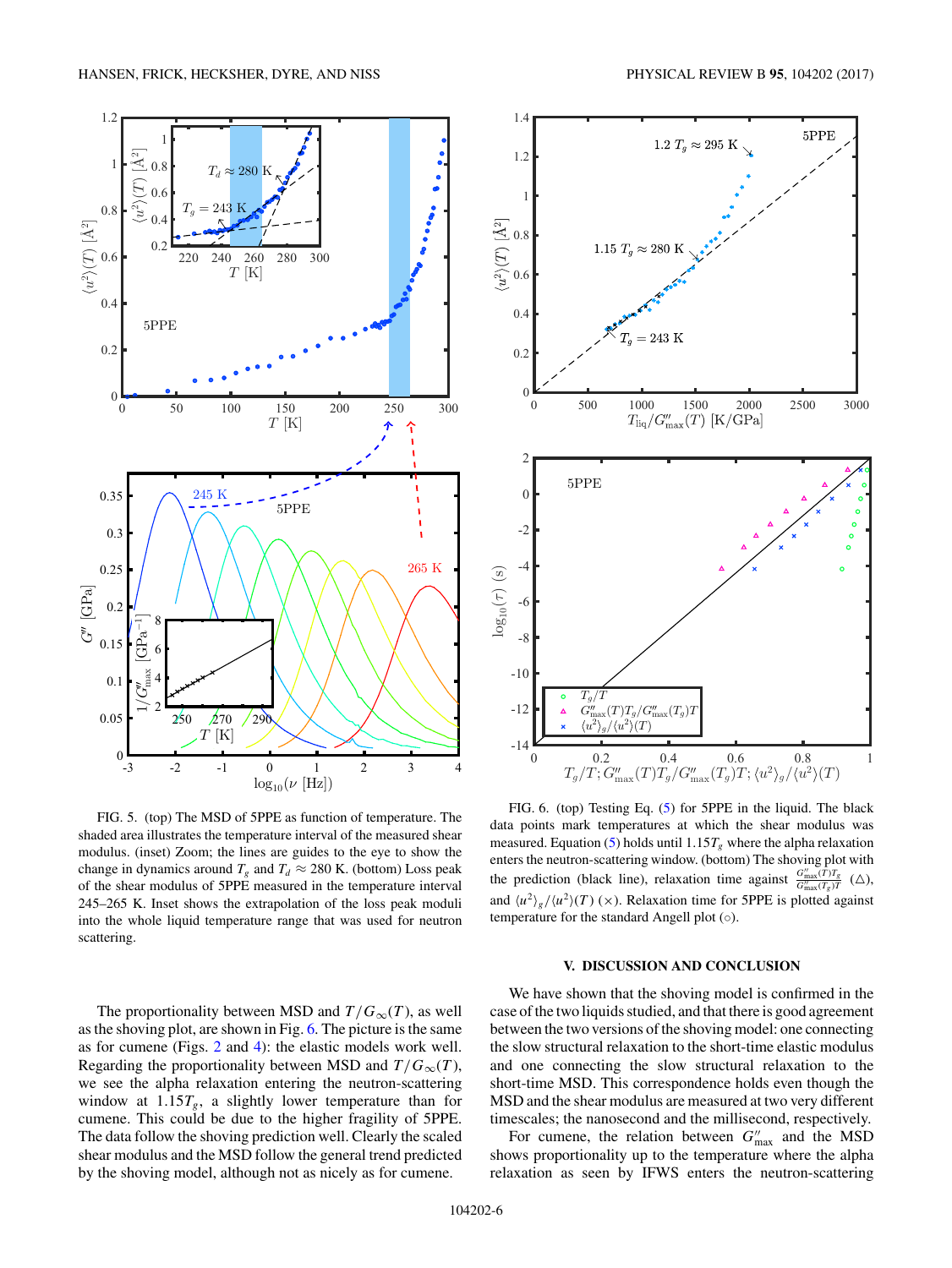<span id="page-6-0"></span>window, causing a stronger temperature dependence of the MSD than of the elastic modulus. In the case of 5PPE we do not have the IFWS data, but we see a similar development in the MSD. This supports the scenario proposed by Capaccioli *et al.* [\[53\]](#page-7-0) referring to two transitions in the MSD of solvated proteins: the glass transition and the dynamic transition where the relaxation time and the resolution time of an instrument intersect.

In our view, the change in slope of the MSD at the glass transition temperature is not due to a change in the mechanism of the nanosecond dynamics. The dynamics is still vibrational. Rather, the modulus becomes much more temperature dependent because of going from the glassy to the liquid state. With the assumptions we have used, the temperature dependence just above  $T_g$  can be predicted by the change in the high-frequency modulus. The second change is in the liquid at  $T<sub>d</sub>$  where the alpha relaxation enters the instrument window causing a further increase in the MSD.

Because of the energy-resolution dependence of the MSD, the study may be performed in addition on instruments with coarser energy resolution which also allows us to discriminate different vibrational and relaxational contributions to the MSD [9,31[,56\]](#page-7-0). Here we present with the inelastic fixed window technique an alternative possibility for attempting a separation of the different motional contributions to the MSD or at least to determine the temperature range where relaxation becomes important.

For other systems with more complex behavior such as large beta relaxations, it is likely that the picture is more complicated. Here we would expect a discrepancy between the temperature dependence of the MSD at the nanosecond and the modulus measured in the kHz range. Based on the shoving model, one expects the properties at short timescales to be the best predictor of the temperature dependence of the alpha relaxation time. However, literature findings do not always support this prediction [31,32]. Another possibility is that the MSD at the nanosecond timescale has a larger relaxational component in liquids with a more complex relaxation map. If this fast relaxation has a weak temperature dependence, it could lead to a relatively weaker temperature dependence of the MSD as compared with the activation energy and thus a deviation from Eq. [\(6\)](#page-2-0). Finally, it is also possible, as suggested by Buchenau [32], that the elastic models do not explain the full temperature dependence of the activation energy in the general case. In the future it is therefore important to test the different versions of the shoving model with liquids of different behavior, including variations in fragility.

## **ACKNOWLEDGMENTS**

We would like to thank Bo Jakobsen, Lisa Roed and Simone Capaccioli for taking part in the IN16 measurements on 5PPE. Moreover, we thank Simone Capaccioli for fruitful discussions. This work has been funded by the Danish Council for Independent Research (Sapere Aude: Starting Grant).

The data presented in this paper can be obtained from the "Glass and Time" data repository [\[57\]](#page-7-0).

- [1] C. A. Angell, in *Relaxations in Complex Systems*, edited by K. L. Ngai and G. B. Wright (U.S. Dept. of Commerce, Springfield VA, 1985), p. 3.
- [2] J. C. Dyre, [Rev. Mod. Phys.](https://doi.org/10.1103/RevModPhys.78.953) **[78](https://doi.org/10.1103/RevModPhys.78.953)**, [953](https://doi.org/10.1103/RevModPhys.78.953) [\(2006\)](https://doi.org/10.1103/RevModPhys.78.953).
- [3] M. Goldstein, [J. Chem. Phys.](https://doi.org/10.1063/1.1672587) **[51](https://doi.org/10.1063/1.1672587)**, [3728](https://doi.org/10.1063/1.1672587) [\(1969\)](https://doi.org/10.1063/1.1672587).
- [4] [F. H. Stillinger and P. G. Debenedetti,](https://doi.org/10.1146/annurev-conmatphys-030212-184329) Annu. Rev. Condens. Matter Phys. **[4](https://doi.org/10.1146/annurev-conmatphys-030212-184329)**, [263](https://doi.org/10.1146/annurev-conmatphys-030212-184329) [\(2013\)](https://doi.org/10.1146/annurev-conmatphys-030212-184329).
- [5] J. S. Langer, [Rep. Prog. Phys.](https://doi.org/10.1088/0034-4885/77/4/042501) **[77](https://doi.org/10.1088/0034-4885/77/4/042501)**, [042501](https://doi.org/10.1088/0034-4885/77/4/042501) [\(2014\)](https://doi.org/10.1088/0034-4885/77/4/042501).
- [6] Q. Zheng and J. C. Mauro, [J. Am. Ceram. Soc.](https://doi.org/10.1111/jace.14678) **[100](https://doi.org/10.1111/jace.14678)**, [6](https://doi.org/10.1111/jace.14678) [\(2017\)](https://doi.org/10.1111/jace.14678).
- [7] J. C. Dyre, N. B. Olsen, and T. Christensen, [Phys. Rev. B](https://doi.org/10.1103/PhysRevB.53.2171) **[53](https://doi.org/10.1103/PhysRevB.53.2171)**, [2171](https://doi.org/10.1103/PhysRevB.53.2171) [\(1996\)](https://doi.org/10.1103/PhysRevB.53.2171).
- [8] J. C. Dyre and N. B. Olsen, [Phys. Rev. E](https://doi.org/10.1103/PhysRevE.69.042501) **[69](https://doi.org/10.1103/PhysRevE.69.042501)**, [042501](https://doi.org/10.1103/PhysRevE.69.042501) [\(2004\)](https://doi.org/10.1103/PhysRevE.69.042501).
- [9] U. Buchenau and R. Zorn, [Europhys. Lett.](https://doi.org/10.1209/0295-5075/18/6/009) **[18](https://doi.org/10.1209/0295-5075/18/6/009)**, [523](https://doi.org/10.1209/0295-5075/18/6/009) [\(1992\)](https://doi.org/10.1209/0295-5075/18/6/009).
- [10] A. P. Sokolov, E. Rössler, A. Kisliuk, and D. Quitmann, *Phys.* Rev. Lett. **[71](https://doi.org/10.1103/PhysRevLett.71.2062)**, [2062](https://doi.org/10.1103/PhysRevLett.71.2062) [\(1993\)](https://doi.org/10.1103/PhysRevLett.71.2062).
- [11] T. Scopigno, G. Ruocco, and F. Sette, [Science](https://doi.org/10.1126/science.1089446) **[302](https://doi.org/10.1126/science.1089446)**, [849](https://doi.org/10.1126/science.1089446) [\(2003\)](https://doi.org/10.1126/science.1089446).
- [12] V. N. Novikov and A. P. Sokolov, [Nature \(London\)](https://doi.org/10.1038/nature02947) **[431](https://doi.org/10.1038/nature02947)**, [961](https://doi.org/10.1038/nature02947) [\(2004\)](https://doi.org/10.1038/nature02947).
- [13] [L. Larini, A. Ottochian, C. de Michele, and D. Leporini,](https://doi.org/10.1038/nphys788) Nat. Phys. **[4](https://doi.org/10.1038/nphys788)**, [42](https://doi.org/10.1038/nphys788) [\(2008\)](https://doi.org/10.1038/nphys788).
- [14] K. L. Ngai, [Philos. Mag.](https://doi.org/10.1080/14786430310001644080) **[84](https://doi.org/10.1080/14786430310001644080)**, [1341](https://doi.org/10.1080/14786430310001644080) [\(2004\)](https://doi.org/10.1080/14786430310001644080).
- [15] S. Bernini, F. Puosi, and D. Leporini,[J. Chem. Phys.](https://doi.org/10.1063/1.4916047) **[142](https://doi.org/10.1063/1.4916047)**, [124504](https://doi.org/10.1063/1.4916047) [\(2015\)](https://doi.org/10.1063/1.4916047).
- [16] L. Yan, G. Düring, and M. Wyart, [Proc. Natl. Acad. Sci. USA](https://doi.org/10.1073/pnas.1300534110) **[110](https://doi.org/10.1073/pnas.1300534110)**, [6307](https://doi.org/10.1073/pnas.1300534110) [\(2013\)](https://doi.org/10.1073/pnas.1300534110).
- [17] S. Mirigian and K. S. Schweizer, [J. Phys. Chem. Lett.](https://doi.org/10.1021/jz4018943) **[4](https://doi.org/10.1021/jz4018943)**, [3648](https://doi.org/10.1021/jz4018943) [\(2013\)](https://doi.org/10.1021/jz4018943).
- [18] W. Schirmacher, G. Ruocco, and V. Mazzone, *[Phys. Rev. Lett.](https://doi.org/10.1103/PhysRevLett.115.015901)* **[115](https://doi.org/10.1103/PhysRevLett.115.015901)**, [015901](https://doi.org/10.1103/PhysRevLett.115.015901) [\(2015\)](https://doi.org/10.1103/PhysRevLett.115.015901).
- [19] [P. A. Betancourt, P. Z. H. F. Starr, and J. F. Douglas,](https://doi.org/10.1073/pnas.1418654112) Proc. Natl. Acad. Sci. USA **[112](https://doi.org/10.1073/pnas.1418654112)**, [2966](https://doi.org/10.1073/pnas.1418654112) [\(2015\)](https://doi.org/10.1073/pnas.1418654112).
- [20] T. Rouxel, [J. Chem. Phys.](https://doi.org/10.1063/1.3656695) **[135](https://doi.org/10.1063/1.3656695)**, [184501](https://doi.org/10.1063/1.3656695) [\(2011\)](https://doi.org/10.1063/1.3656695).
- [21] B. Xu and G. B. McKenna, [J. Chem. Phys.](https://doi.org/10.1063/1.3567092) **[134](https://doi.org/10.1063/1.3567092)**, [124902](https://doi.org/10.1063/1.3567092) [\(2011\)](https://doi.org/10.1063/1.3567092).
- [22] M. Potuzak, X. Guo, M. M. Smedskjaer, and J. C. Mauro, [J. Chem. Phys.](https://doi.org/10.1063/1.4730525) **[138](https://doi.org/10.1063/1.4730525)**, [12A501](https://doi.org/10.1063/1.4730525) [\(2013\)](https://doi.org/10.1063/1.4730525).
- [23] S. Mirigian and K. S. Schweizer, [J. Chem. Phys.](https://doi.org/10.1063/1.4900507) **[141](https://doi.org/10.1063/1.4900507)**, [161103](https://doi.org/10.1063/1.4900507) [\(2014\)](https://doi.org/10.1063/1.4900507).
- [24] F. Klameth and M. Vogel,  $arXiv:1506.05568$ .
- [25] [J. Krausser, K. H. Samwer, and A. Zaccone,](https://doi.org/10.1073/pnas.1503741112) Proc. Natl. Acad. Sci. USA **[112](https://doi.org/10.1073/pnas.1503741112)**, [13762](https://doi.org/10.1073/pnas.1503741112) [\(2015\)](https://doi.org/10.1073/pnas.1503741112).
- [26] Y. P. Mitrofanov, D. P. Wang, A. S. Makarov, W. H. Wang, and V. A. Khonik, [Sci. Rep.](https://doi.org/10.1038/srep23026) **[6](https://doi.org/10.1038/srep23026)**, [23026](https://doi.org/10.1038/srep23026) [\(2016\)](https://doi.org/10.1038/srep23026).
- [27] M. Ikeda and M. Aniya, [J. Non-Cryst. Solids](https://doi.org/10.1016/j.jnoncrysol.2015.05.017) **[431](https://doi.org/10.1016/j.jnoncrysol.2015.05.017)**, [52](https://doi.org/10.1016/j.jnoncrysol.2015.05.017) [\(2016\)](https://doi.org/10.1016/j.jnoncrysol.2015.05.017).
- [28] V. M. Syutkin, [J. Chem. Phys.](https://doi.org/10.1063/1.4821752) **[139](https://doi.org/10.1063/1.4821752)**, [114506](https://doi.org/10.1063/1.4821752) [\(2013\)](https://doi.org/10.1063/1.4821752).
- [29] W. Liu, and L. Zhang, [Appl. Opt.](https://doi.org/10.1364/AO.54.006841) **[54](https://doi.org/10.1364/AO.54.006841)**, [6841](https://doi.org/10.1364/AO.54.006841) [\(2015\)](https://doi.org/10.1364/AO.54.006841).
- [30] B. Jakobsen, K. Niss, C. Maggi, N. B. Olsen, T. Christensen, and J. C. Dyre, [J. Non-Cryst. Solids](https://doi.org/10.1016/j.jnoncrysol.2010.08.010) **[357](https://doi.org/10.1016/j.jnoncrysol.2010.08.010)**, [267](https://doi.org/10.1016/j.jnoncrysol.2010.08.010) [\(2011\)](https://doi.org/10.1016/j.jnoncrysol.2010.08.010).
- [31] K. Niss, C. Dalle-Ferrier, B. Frick, D. Russo, J. Dyre, and C. Alba-Simionesco, [Phys. Rev. E](https://doi.org/10.1103/PhysRevE.82.021508) **[82](https://doi.org/10.1103/PhysRevE.82.021508)**, [021508](https://doi.org/10.1103/PhysRevE.82.021508) [\(2010\)](https://doi.org/10.1103/PhysRevE.82.021508).
- [32] U. Buchenau, R. Zorn, and M. A. Ramos, [Phys. Rev. E](https://doi.org/10.1103/PhysRevE.90.042312) **[90](https://doi.org/10.1103/PhysRevE.90.042312)**, [042312](https://doi.org/10.1103/PhysRevE.90.042312) [\(2014\)](https://doi.org/10.1103/PhysRevE.90.042312).
- [33] C. Klieber, T. Hecksher, T. Pezeril, D. H. Torchinsky, J. Dyre, and K. A. Nelson, [J. Chem. Phys.](https://doi.org/10.1063/1.4789948) **[138](https://doi.org/10.1063/1.4789948)**, [12A544](https://doi.org/10.1063/1.4789948) [\(2013\)](https://doi.org/10.1063/1.4789948).